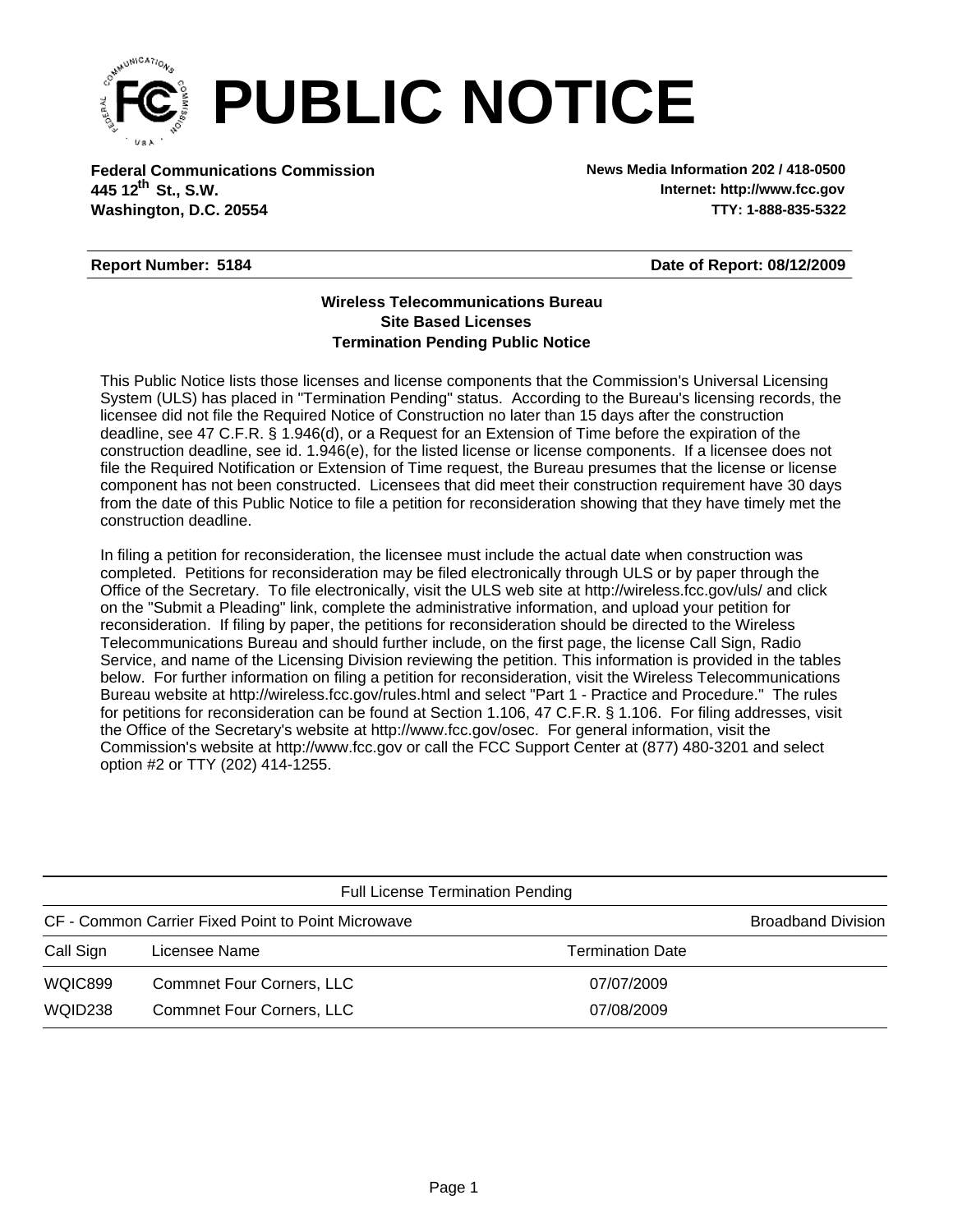| <b>Full License Termination Pending</b>     |                          |                                     |  |  |  |
|---------------------------------------------|--------------------------|-------------------------------------|--|--|--|
| IG - Industrial/Business Pool, Conventional | <b>Mobility Division</b> |                                     |  |  |  |
| Call Sign                                   | <b>Termination Date</b>  |                                     |  |  |  |
| WQJA394                                     | Walmart                  | 07/03/2009                          |  |  |  |
|                                             |                          |                                     |  |  |  |
|                                             |                          | <b>Location Termination Pending</b> |  |  |  |

| Call Sign | Licensee Name | City     | <b>State</b> | <b>Location Termination</b> |      |
|-----------|---------------|----------|--------------|-----------------------------|------|
|           |               | ∟atitude | ∟ongitude    | Ħ                           | Date |

|                                                    | <b>Frequency Termination Pending</b>   |                  |                           |                |   |                           |  |  |
|----------------------------------------------------|----------------------------------------|------------------|---------------------------|----------------|---|---------------------------|--|--|
| CF - Common Carrier Fixed Point to Point Microwave |                                        |                  |                           |                |   | <b>Broadband Division</b> |  |  |
| Call Sign<br>Stn Class                             | Licensee Name<br>Lower/Upper Frequency | City<br>Latitude | <b>State</b><br>Longitude | Loc.<br>Path # | # | Ant. Termination<br>Date  |  |  |
| WQID220                                            | <b>Commnet Four Corners, LLC</b>       | Page             | AZ                        |                |   | 07/08/2009                |  |  |
| <b>FXO</b>                                         | 10835.00000000                         | 36-54-29.5 N     | 111-27-14.8 W             | - 1            |   |                           |  |  |
| WQID221                                            | <b>Commnet Four Corners, LLC</b>       | Page             | AZ                        |                |   | 07/08/2009                |  |  |
| <b>FXO</b>                                         | 11325.00000000                         | 36-41-52.2 N     | 111-37-50.6 W             |                |   |                           |  |  |
| WQID221                                            | <b>Commnet Four Corners, LLC</b>       | Page             | AZ                        |                |   | 07/08/2009                |  |  |
| <b>FXO</b>                                         | 5984.73000000                          | 36-41-52.2 N     | 111-37-50.6 W 2           |                |   |                           |  |  |
| WQID221                                            | <b>Commnet Four Corners, LLC</b>       | Page             | AZ                        |                |   | 07/08/2009                |  |  |
| <b>FXO</b>                                         | 11525.00000000                         | 36-41-52.2 N     | 111-37-50.6 W 3           |                |   |                           |  |  |
| WQID224                                            | <b>Commnet Four Corners, LLC</b>       | <b>Tuba City</b> | AZ                        |                |   | 07/08/2009                |  |  |
| <b>FXO</b>                                         | 11035.00000000                         | 36-21-32.2 N     | 111-12-10.0 W             |                |   |                           |  |  |

| IG - Industrial/Business Pool, Conventional |  |  |
|---------------------------------------------|--|--|
|---------------------------------------------|--|--|

| IG - Industrial/Business Pool, Conventional |                                        |                  |                           |                |              | <b>Mobility Division</b> |
|---------------------------------------------|----------------------------------------|------------------|---------------------------|----------------|--------------|--------------------------|
| Call Sign<br>Stn Class                      | Licensee Name<br>Lower/Upper Frequency | City<br>Latitude | <b>State</b><br>Longitude | Loc.<br>Path # | Ant.<br>#    | Termination<br>Date      |
| <b>WNFN663</b>                              | <b>FOUR POINTS SHERATON</b>            | Santa Monica     | CА                        | 3              | 1            | 07/03/2009               |
| FB <sub>2</sub>                             | 451.78750000                           | 34-0-39.1 N      | 118-29-7.4 W              |                |              |                          |
| <b>WNFN663</b>                              | <b>FOUR POINTS SHERATON</b>            |                  |                           | 4              | -1           | 07/03/2009               |
| MO.                                         | 451.78750000                           |                  |                           |                |              |                          |
| <b>WNFN663</b>                              | <b>FOUR POINTS SHERATON</b>            |                  |                           | 4              | 1            | 07/03/2009               |
| MO.                                         | 456.78750000                           |                  | --                        |                |              |                          |
| WNFN663                                     | <b>FOUR POINTS SHERATON</b>            | Santa Monica     | CA                        | 5              | $\mathbf{1}$ | 07/03/2009               |
| MO.                                         | 452.03750000                           | 34-0-39.1 N      | 118-29-7.4 W              |                |              |                          |
| <b>WNFN663</b>                              | <b>FOUR POINTS SHERATON</b>            | Santa Monica     | СA                        | 5              | -1           | 07/03/2009               |
| MO.                                         | 452.11250000                           | 34-0-39.1 N      | 118-29-7.4 W              |                |              |                          |